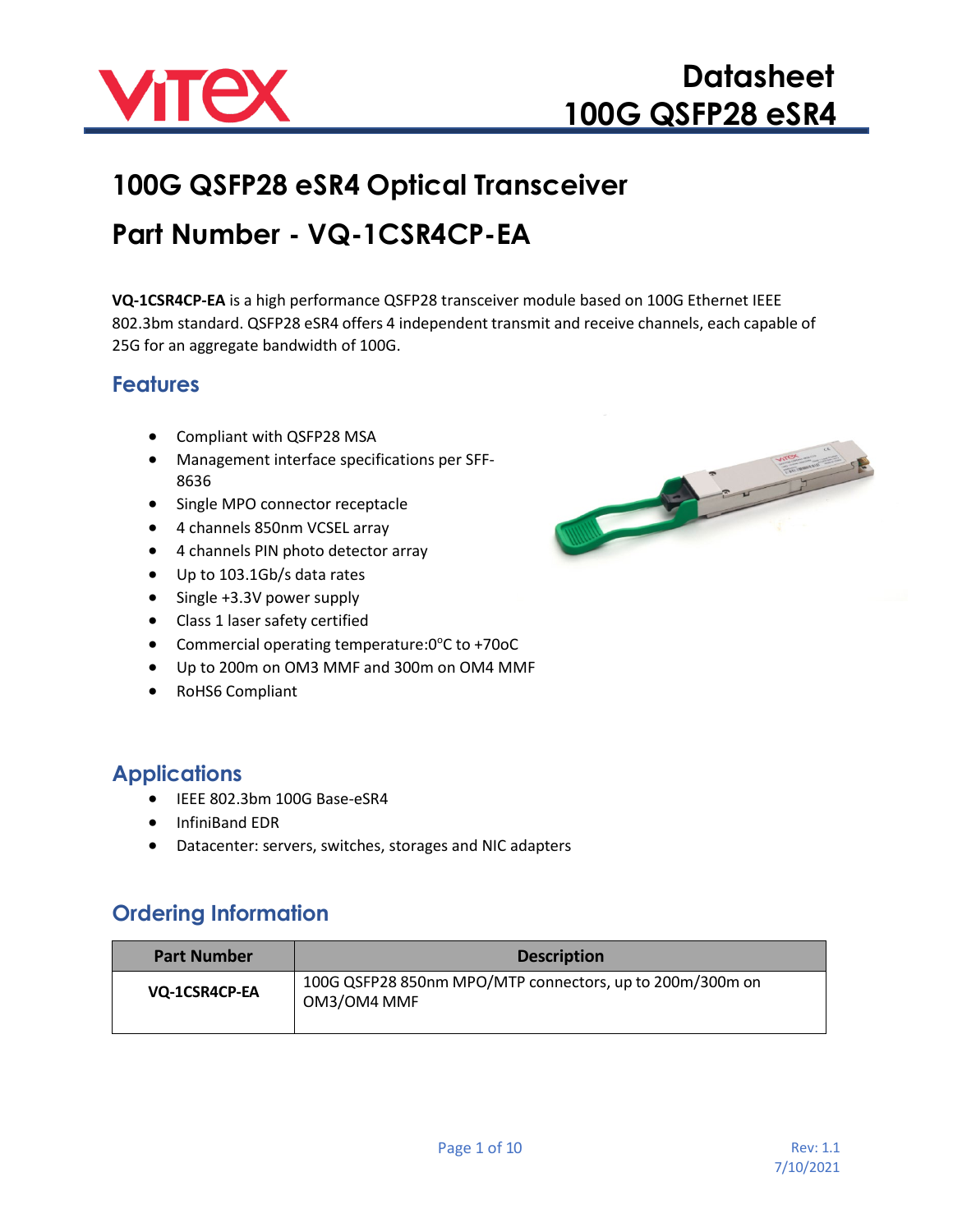

#### **Product Overview**

Vitex **VQ-1CSR4CP-EA** transceivers are designed for use in 100Gb/s links up to 200m/300m on OM3/OM4 MMF.

#### **Absolute Maximum Ratings**

| <b>Parameter</b>    | <b>Symbol</b> | <b>Min</b> | <b>Typ</b> | <b>Max</b> | Unit   |
|---------------------|---------------|------------|------------|------------|--------|
| Storage Temperature |               | -40        |            | 85         | $\sim$ |
| Relative Humidity   | RН            |            |            | 95         | %      |
| Supply Voltage      | Vcc           | $-0.5$     |            | 4.0        |        |

#### **Operating Specifications**

| <b>Parameter</b>                  | <b>Symbol</b>            | <b>Min</b>               | Тур                      | <b>Max</b>               | <b>Unit</b>   |
|-----------------------------------|--------------------------|--------------------------|--------------------------|--------------------------|---------------|
| <b>Operating Case Temperature</b> | I c                      |                          | 25                       | 70                       | $\mathcal{C}$ |
| Power Supply Voltage              | Vcc                      | 3.1335                   | 3.3                      | 3.465                    |               |
| Data Rate PER Channel             | $\overline{\phantom{0}}$ | $\overline{\phantom{0}}$ | 25.78125                 | $\overline{\phantom{0}}$ | Gb/s          |
| Module Supply Current             | Icc                      | $\overline{ }$           | $\overline{\phantom{a}}$ | 750                      | mA            |
| <b>Power Dissipation</b>          | P <sub>D</sub>           | $\overline{\phantom{0}}$ | $\overline{\phantom{a}}$ | 2.5                      | W             |

#### **Electrical – Transmitter**

| <b>Parameter</b>              | <b>Symbol</b>   | Min                      | Typ. | <b>Max</b> | Unit              |
|-------------------------------|-----------------|--------------------------|------|------------|-------------------|
| Input Differential Impedance  | Z <sub>IN</sub> | $\overline{\phantom{0}}$ | 100  |            |                   |
| Differential Data Input Swing | VIN. P-P        | 180                      |      | 900        | mV <sub>P-P</sub> |

#### **Electrical – Receiver**

| <b>Parameter</b>                            | <b>Symbol</b> | Min | <b>Typ.</b> | <b>Max</b>               | Unit              |
|---------------------------------------------|---------------|-----|-------------|--------------------------|-------------------|
| Output Differential Impedance               | Zo            | -   | 100         | $\overline{\phantom{0}}$ |                   |
| Differential Data Output Swing <sup>1</sup> | VOUT. P-P     | 300 |             | 850                      | mV <sub>P-P</sub> |
| Transition Time (20% to 80%)                | Tr,Tf         | 12  |             |                          | ps                |

1. Internally AC coupled, but requires a external 100Ω differential load termination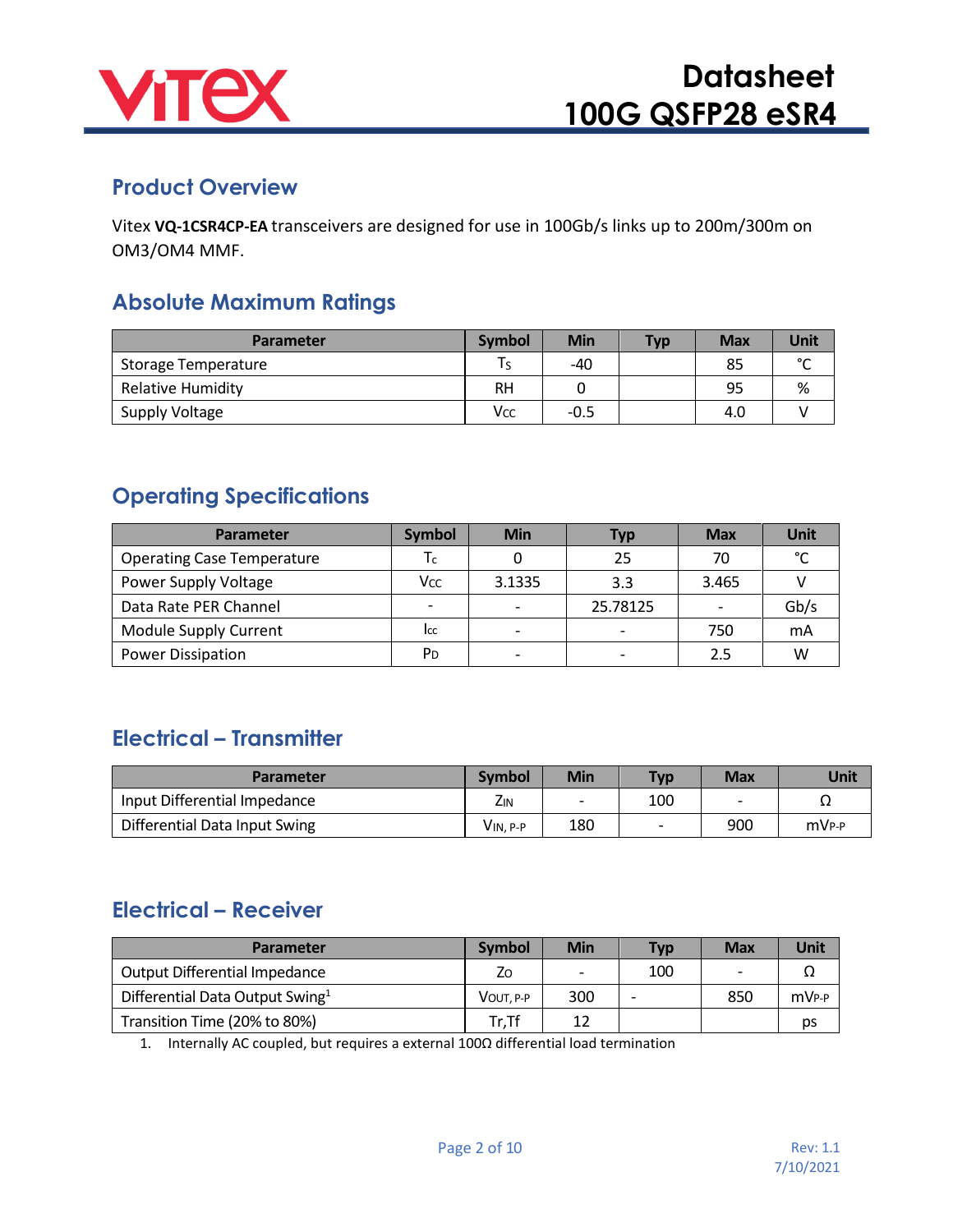![](_page_2_Picture_0.jpeg)

### **Optical – Transmitter**

| Parameter                                 | <b>Symbol</b> | <b>Min</b>               | <b>Typ</b>                  | <b>Max</b> | <b>Unit</b> | <b>Note</b> |
|-------------------------------------------|---------------|--------------------------|-----------------------------|------------|-------------|-------------|
| Launch Optical Power                      | Po            | $-8.4$                   |                             | $+2.4$     | dBm         |             |
| Center Wavelength Range                   | λс            | 840                      | 850                         | 860        | nm          |             |
| <b>Extinction Ratio</b>                   | EX            | $\overline{2}$           |                             |            | dB          |             |
| Spectral width (RMS)                      | Δλ            | $\overline{\phantom{a}}$ |                             | 0.6        | nm          |             |
| <b>Transmitter and Dispersion Penalty</b> | <b>TDP</b>    | $\overline{\phantom{a}}$ |                             | 4.3        | dB          |             |
| <b>Optical Return Loss Tolerance</b>      | <b>ORLT</b>   | $\overline{\phantom{a}}$ |                             | 12         | dB          |             |
| Eye Diagram                               |               |                          | IEEE Std 802.3bm compatible |            |             |             |

**Notes:**

1. The optical power is launched into OM3 MMF.

2. Measured with a PRBS  $2^{31}$ -1 test pattern @25.78125Gbps.

### **Optical- Receiver**

| Parameter                           | <b>Symbol</b>            | <b>Min</b>               | <b>Typ</b> | <b>Max</b>               | Unit            | <b>Note</b> |
|-------------------------------------|--------------------------|--------------------------|------------|--------------------------|-----------------|-------------|
| Centre Wavelength                   | $\lambda_{\rm C}$        | 840                      | 850        | 860                      | nm              |             |
| Average Receiver Sensitivity (Pavg) | S                        | $\overline{\phantom{a}}$ |            | $-10.3$                  | dB <sub>m</sub> |             |
| Receiver Overload (Pavg)            | POL                      | 2.5                      |            | $\overline{\phantom{0}}$ | dBm             |             |
| Damage Threshold                    | POL                      | 3.4                      |            |                          | dBm             |             |
| <b>Optical Reflectance</b>          | ORL                      | $\overline{\phantom{a}}$ |            | $-12$                    | dB              |             |
| LOS De-Assert                       | <b>LOSD</b>              | $\overline{\phantom{a}}$ |            | $-11$                    | dBm             |             |
| <b>LOS Assert</b>                   | <b>LOSA</b>              | -30                      |            | $\overline{\phantom{0}}$ | dBm             |             |
| LOS Hysteresis                      | $\overline{\phantom{a}}$ | 0.5                      |            | 5                        | dB              |             |

**Notes:**

1. Measured with PRBS 231-1 test pattern, 25.78125Gb/s, BER<5E-5.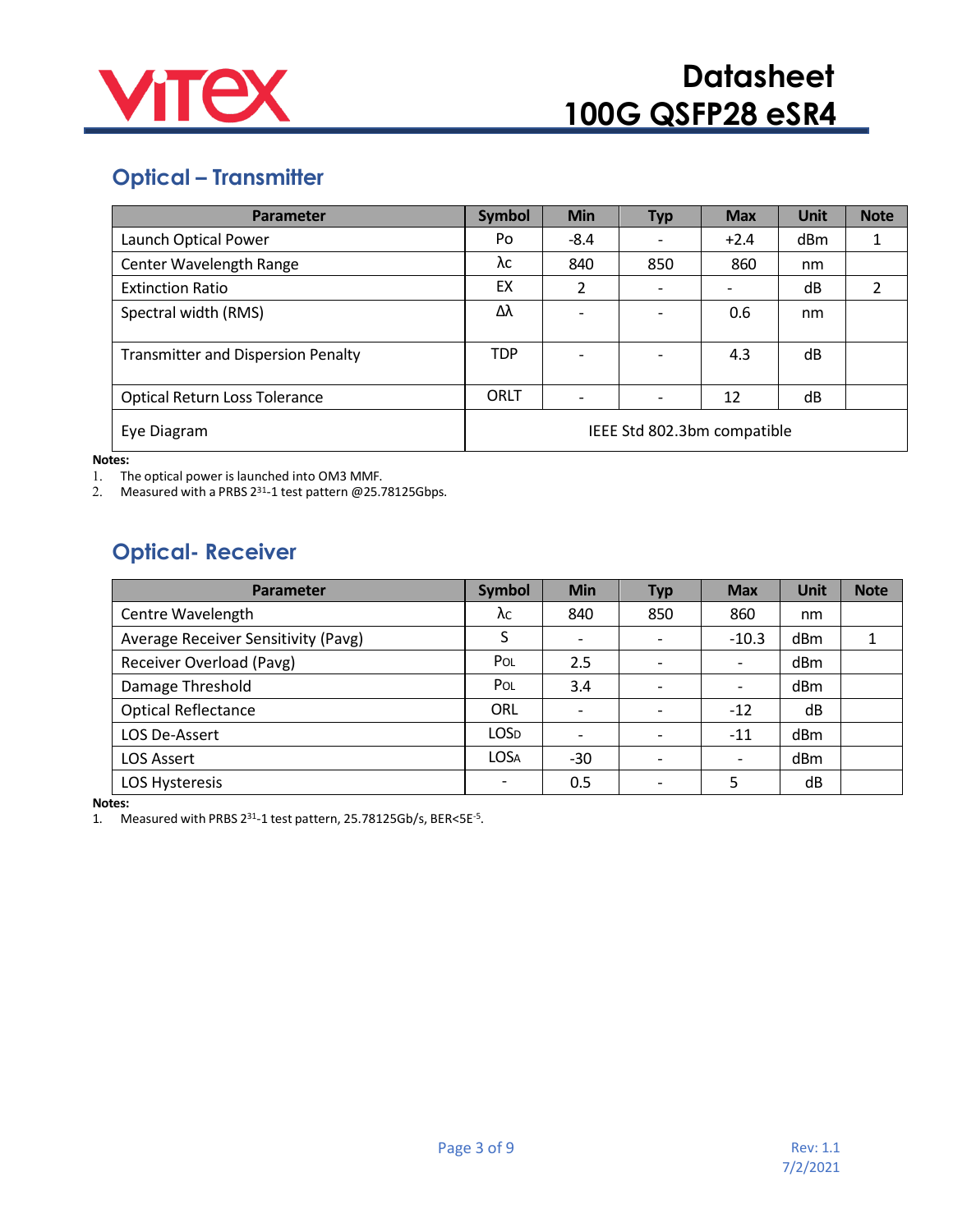![](_page_3_Picture_1.jpeg)

#### **EEPROM Serial ID Memory Contents**

|                         | 2-Wire Serial Address 1010000x                            |                    |                         |
|-------------------------|-----------------------------------------------------------|--------------------|-------------------------|
|                         | Lower Page 00h                                            |                    |                         |
|                         | 0 Identifier                                              |                    |                         |
|                         | 1- 2 Status                                               |                    |                         |
|                         | 3- 21 Interrupt Flags<br>22- 33 Free Side Device Monitors |                    |                         |
|                         | 34-81 Channel Monitors                                    |                    |                         |
|                         | 82-85 Reserved                                            |                    |                         |
|                         | 86-98 Control                                             |                    |                         |
| 99                      | Reserved                                                  |                    |                         |
|                         | 100-104 Hardware Interrupt Pin Masks                      |                    |                         |
|                         | 105-106 Vendor Specific                                   |                    |                         |
|                         | 107 Reserved                                              |                    |                         |
|                         | 108-110 Free Side Device Properties                       |                    |                         |
|                         | 111-112 Assigned for use by PCI Express                   |                    |                         |
| 113                     | Free Side Device Properties                               |                    |                         |
|                         | 114-118 Reserved                                          |                    |                         |
|                         | 119-122 Password Change Entry Area                        |                    |                         |
|                         | (Optional)                                                |                    |                         |
|                         | 123-126 Password Entry Area (Optional)                    |                    |                         |
| 127                     | Page Select Byte                                          |                    |                         |
|                         |                                                           |                    |                         |
|                         |                                                           |                    |                         |
|                         | <b>Optional</b>                                           | <b>Optional</b>    | <b>Optional</b>         |
| <b>Upper Page 00h</b>   | Page 01h                                                  | Page 02h           | Page 03h                |
| 128 Identifier          | 128 CC APPS                                               | 128-255 User       | 128-175 Free Side       |
|                         |                                                           |                    |                         |
|                         |                                                           | <b>EEPROM Data</b> | Device Thresholds       |
|                         | 129 AST Table Length                                      |                    |                         |
| 129-191 Base ID Fields  | (TL)                                                      |                    |                         |
|                         | 130-131 Application                                       |                    |                         |
|                         | Code Entry 0                                              |                    |                         |
|                         | 132-133 Application                                       |                    |                         |
|                         | Code Entry 1                                              |                    |                         |
|                         | 134-253 other entries                                     |                    |                         |
|                         |                                                           |                    | 176-223 Channel         |
| 192-223 Extended ID     |                                                           |                    | Thresholds              |
| 224-255 Vendor Specific |                                                           |                    | 224 Tx EQ & Rx          |
| ID                      |                                                           |                    | Emphasis Magnitude      |
|                         |                                                           |                    | ID                      |
|                         |                                                           |                    | 225 RX output           |
|                         |                                                           |                    | amplitude<br>indicators |
|                         |                                                           |                    | 226-241 Channel         |
|                         |                                                           |                    | Controls                |
|                         |                                                           |                    | 242-251 Channel         |
|                         |                                                           |                    | Monitor Masks           |
|                         | 254-255 Application<br>Code Entry TL                      |                    | 252-255 Reserved        |

FIGURE 6-1 COMMON MEMORY MAP

The QSFP28 SMA defines the operation of the QSFP28 2-wire serial interface which is used for serial ID, digital diagnostics, and certain control functions. The 2-wire serial interface is mandatory for all QSFP28 modules. Received power monitoring, transmitted power monitoring, bias current monitoring, supply voltage monitoring and temperature monitoring all are implemented.

#### **Diagnostic Monitor Specifications**

The digital diagnostic monitoring interface also defines memory map in EEPROM, for detail EEPROM information, please refer to the related document of SFF-8636. The monitoring specification of this product is described in Table below.

#### **Diagnostic Monitor Specifications**

| Parameter   | <b>Range</b>             | <b>Accuracy</b> | <b>Calibration</b> |
|-------------|--------------------------|-----------------|--------------------|
| Temperature | $-10$ to $+80^{\circ}$ C | ±3°C            | Internal           |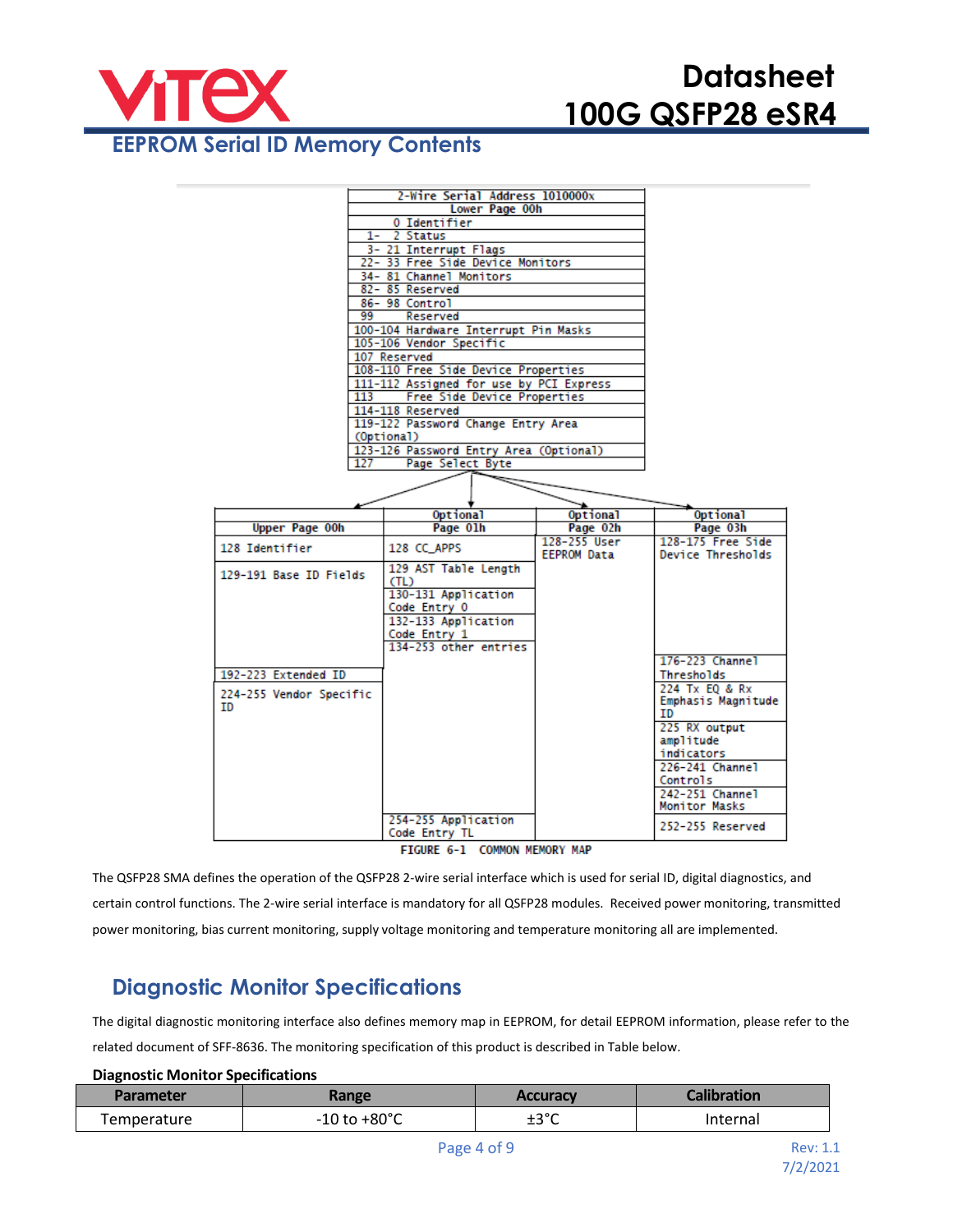![](_page_4_Picture_0.jpeg)

| Voltage             | $2.9$ to $3.6V$     | ±3%  | Internal |
|---------------------|---------------------|------|----------|
| <b>Bias Current</b> | 2 to 14mA           | ±10% | Internal |
| TX Power            | -9.4 to +3.4dBm     | ±2dB | Internal |
| <b>RX Power</b>     | $-11$ to $+3.4$ dBm | ±2dB | Internal |

### **Recommended Host Board Power Supply Filter Network**

![](_page_4_Figure_4.jpeg)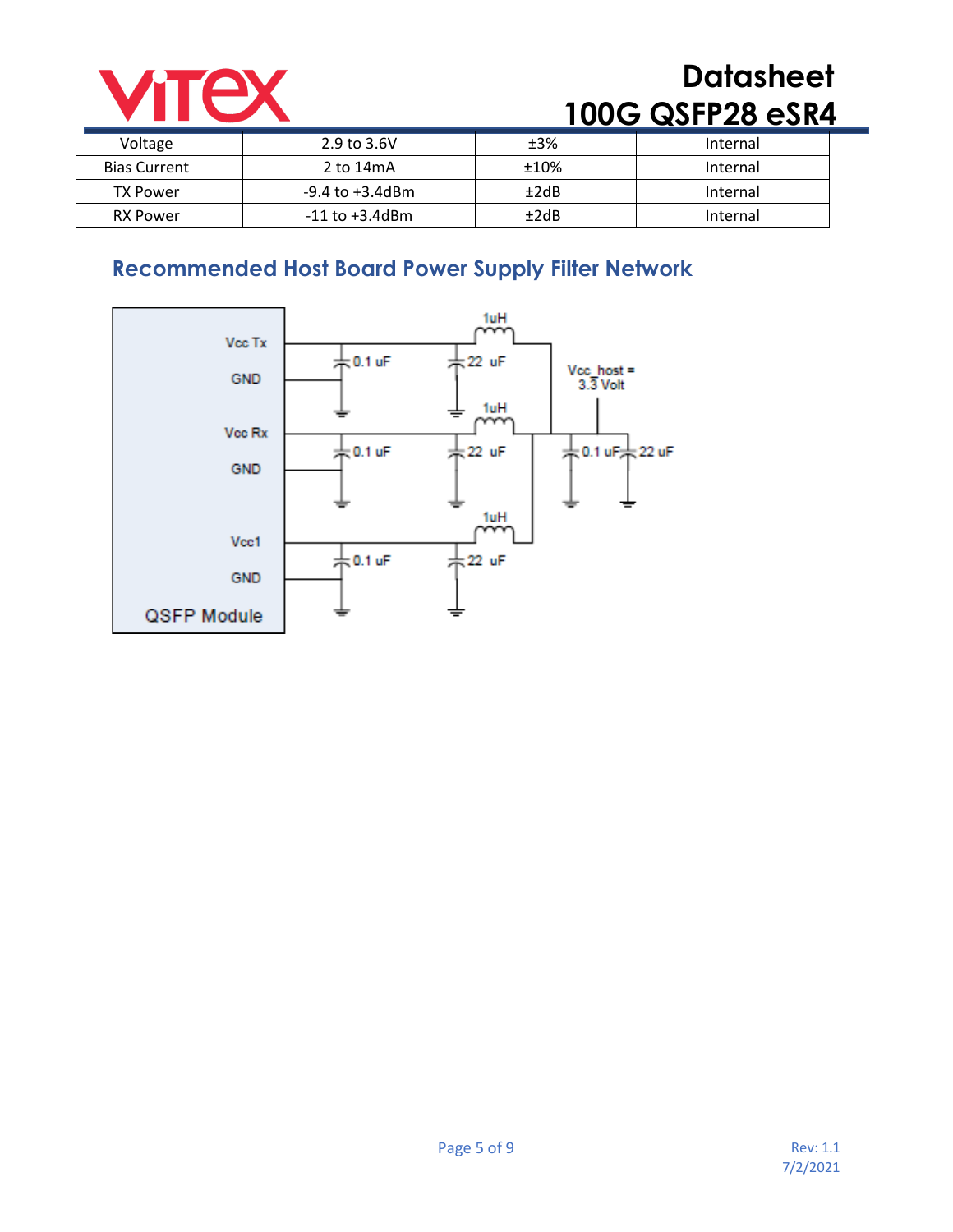![](_page_5_Picture_0.jpeg)

### **Recommended Application Interface Block Diagram**

![](_page_5_Figure_3.jpeg)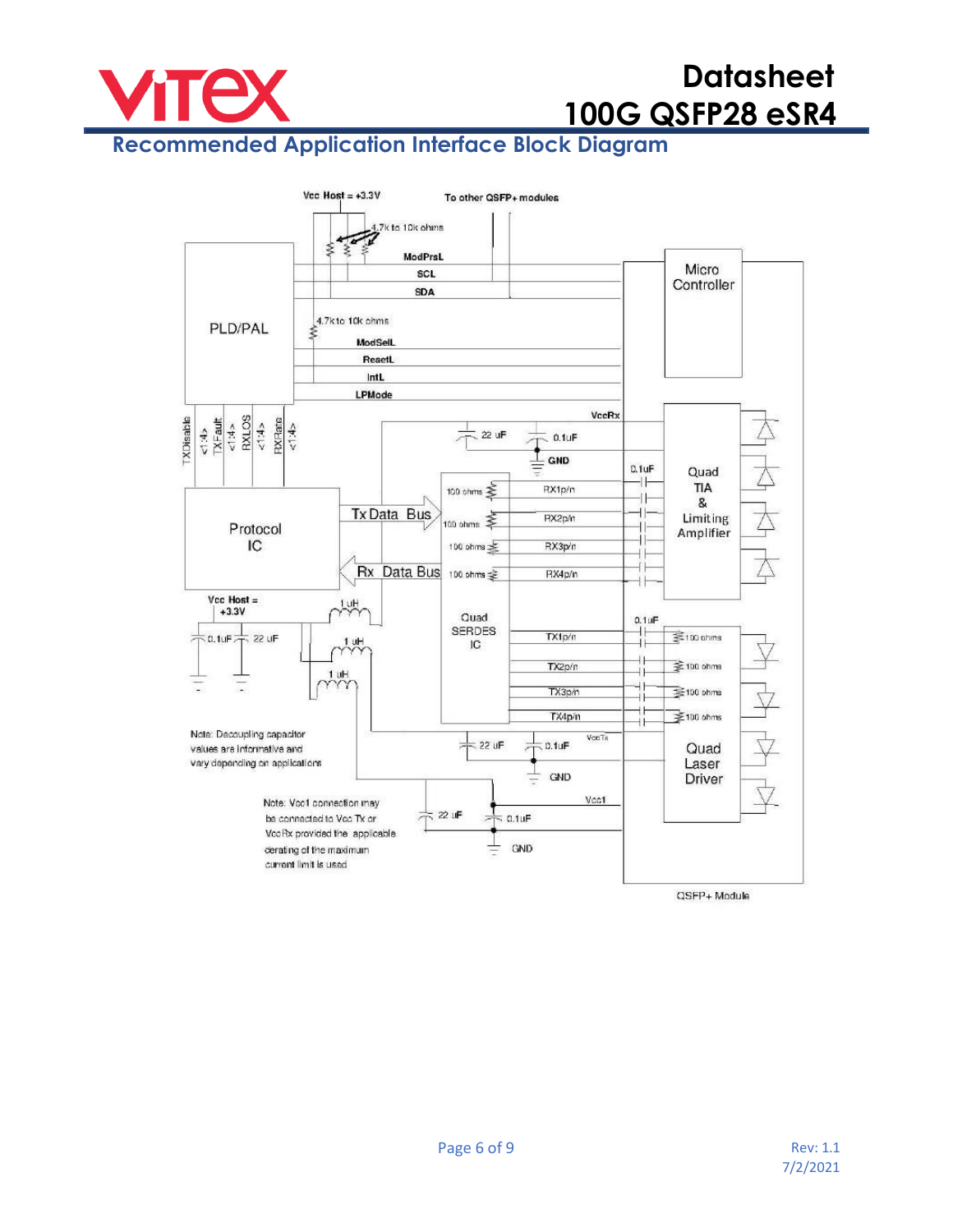![](_page_6_Picture_0.jpeg)

**Electrical Connector Layout**

![](_page_6_Figure_3.jpeg)

**Top Side** Viewed From Top

**Bottom Side Viewed From Bottom** 

#### **Electrical Pin Definition**

| Pin | <b>Symbol</b> | <b>Description</b>                               | <b>Unit</b>    |
|-----|---------------|--------------------------------------------------|----------------|
| 1   | GND           | Transmitter Ground (Common with Receiver Ground) | 1              |
| 2   | $Tx2-$        | Transmitter Inverted Data Input                  |                |
| 3   | $Tx2+$        | Transmitter Non-Inverted Data Input              |                |
| 4   | <b>GND</b>    | Transmitter Ground (Common with Receiver Ground) | 1              |
| 5   | $Tx4-$        | Transmitter Inverted Data Input                  |                |
| 6   | $Tx4+$        | Transmitter Non-Inverted Data Input              |                |
| 7   | <b>GND</b>    | Transmitter Ground (Common with Receiver Ground) | $\mathbf{1}$   |
| 8   | ModSelL       | Module Select                                    | $\overline{2}$ |
| 9   | ResetL        | <b>Module Reset</b>                              | 2              |
| 10  | <b>VccRx</b>  | 3.3V Power Supply Receiver                       |                |
| 11  | <b>SCL</b>    | 2-Wire serial Interface Clock                    | $\overline{2}$ |
| 12  | <b>SDA</b>    | 2-Wire serial Interface Data                     | 2              |
| 13  | <b>GND</b>    | Transmitter Ground (Common with Receiver Ground) | 1              |
| 14  | $Rx3+$        | Receiver Non-Inverted Data Output                |                |
| 15  | $Rx3-$        | Receiver Inverted Data Output                    |                |
| 16  | <b>GND</b>    | Transmitter Ground (Common with Receiver Ground) | 1              |
| 17  | $Rx1+$        | Receiver Non-Inverted Data Output                |                |
| 18  | $Rx1-$        | Receiver Inverted Data Output                    |                |
| 19  | <b>GND</b>    | Transmitter Ground (Common with Receiver Ground) | 1              |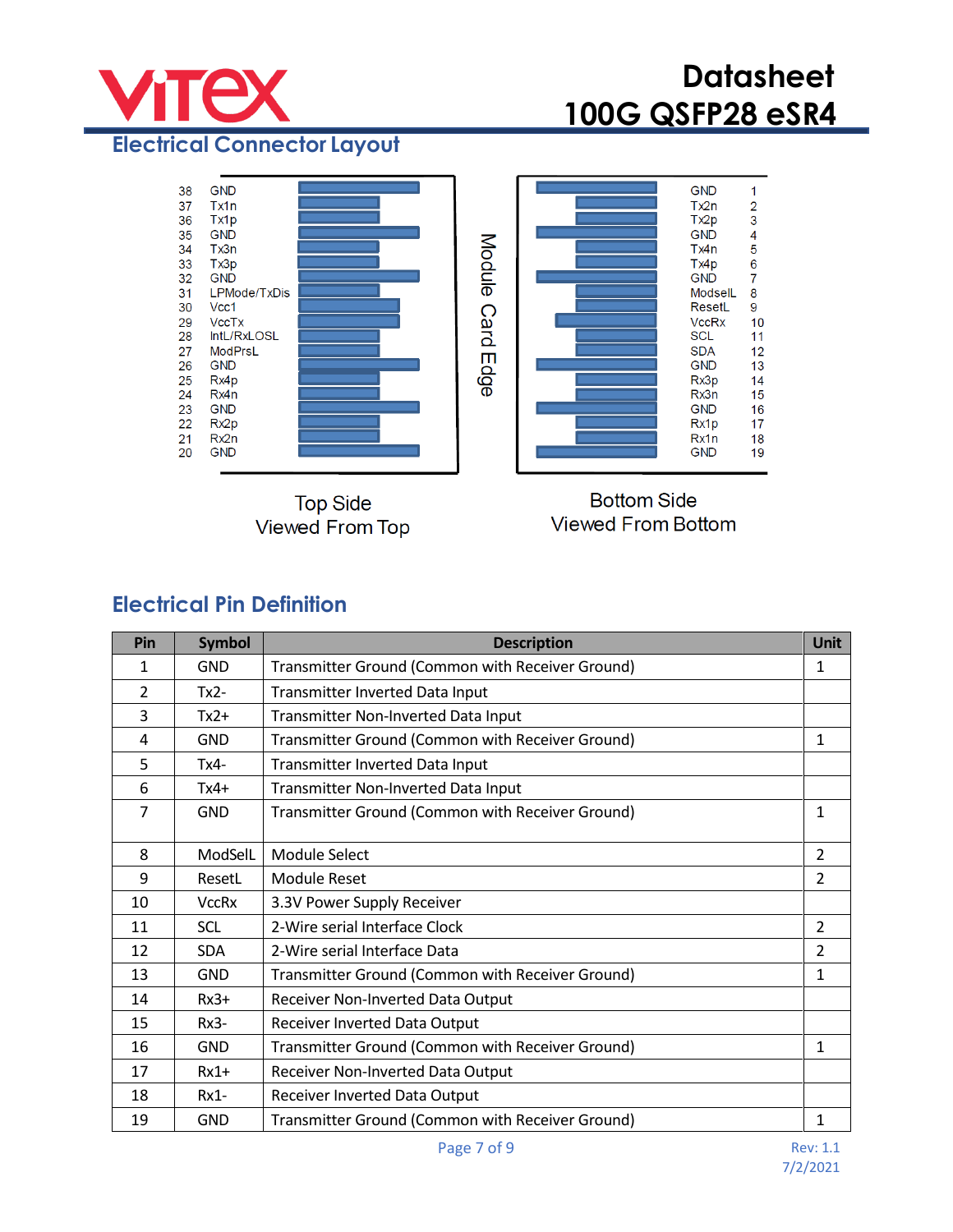![](_page_7_Picture_0.jpeg)

| 20 | <b>GND</b>   | Transmitter Ground (Common with Receiver Ground) | 1              |
|----|--------------|--------------------------------------------------|----------------|
| 21 | $Rx2-$       | Receiver Inverted Data Output                    |                |
| 22 | $Rx2+$       | Receiver Non-Inverted Data Output                |                |
| 23 | <b>GND</b>   | Transmitter Ground (Common with Receiver Ground) | 1              |
| 24 | $Rx4-$       | Receiver Inverted Data Output                    | 1              |
| 25 | $Rx4+$       | Receiver Non-Inverted Data Output                |                |
| 26 | <b>GND</b>   | Transmitter Ground (Common with Receiver Ground) | 1              |
| 27 | ModPrsl      | <b>Module Present</b>                            |                |
| 28 | IntL         | Interrupt                                        | $\overline{2}$ |
| 29 | <b>VccTx</b> | 3.3V power supply transmitter                    |                |
| 30 | Vcc1         | 3.3V power supply                                |                |
| 31 | LPMode       | Low Power Mode                                   | 2              |
| 32 | <b>GND</b>   | Transmitter Ground (Common with Receiver Ground) | 1              |
| 33 | $Tx3+$       | Transmitter Non-Inverted Data Input              |                |
| 34 | $Tx3-$       | Transmitter Inverted Data Input                  |                |
| 35 | <b>GND</b>   | Transmitter Ground (Common with Receiver Ground) | 1              |
| 36 | $Tx1+$       | Transmitter Non-Inverted Data Input              |                |
| 37 | $Tx1-$       | Transmitter Inverted Data Input                  |                |
| 38 | <b>GND</b>   | Transmitter Ground (Common with Receiver Ground) | 1              |
|    |              |                                                  |                |

#### **Notes:**

1. The module signal grounds are isolated from the module case.

2. This is open collector/drain output that on the host board requires a 4.7KΩ to 10KΩ pull-up resistor to VccHost